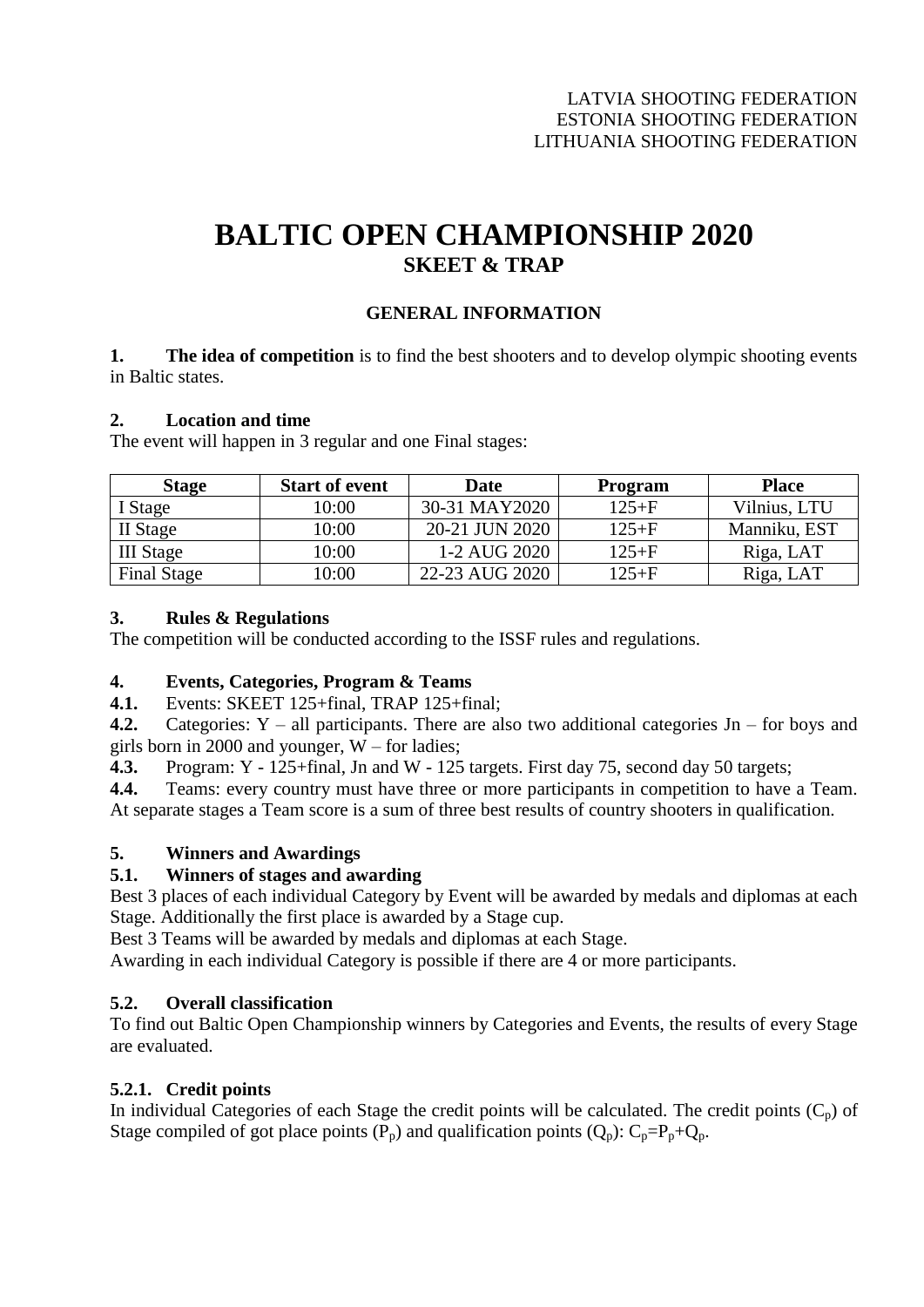#### **5.2.1.1.Places points (Pp)**

| place<br>eached      |                    |                 |   |    |    |  |  |  |
|----------------------|--------------------|-----------------|---|----|----|--|--|--|
| <b>Earned points</b> | --<br>25<br>$\sim$ | - -<br>ΔU<br>__ | ∸ | -- | 10 |  |  |  |

**5.2.1.2. Qualification points**  $(Q_p)$  will be calculated by formula:

 $Q_p = 25-(Q_{best}-Q_{sh})$ , were

 $Q<sub>best</sub>$  – best Qualification score of Stage;

 $Q_{sh}$  – Qualification score of current shooter in Stage.

Maximum points for one shooter is 50 credit points at each Stage.

## **5.2.2. Overall score**

Overall score for individual Categories is the sum of two best results of credit points collected from any of Stages, plus 5 point for each participation at Stages.

Overall score for Teams is sum of Team scores from Stages.

**5.2.3. Winners of overall classification by Events in Categories Jn, W and Team,** will be estimated by best overall scores and awarded with diploma, medal and cup at III Stage after its completion. Moreover, the  $2<sup>nd</sup>$  and  $3<sup>rd</sup>$  places will be awarded with diplomas and medals.

If there is a tie, to determine the winners (first three places) in Categories Jn, W and Team, the best qualification score of all Stages of tied athletes (Teams) will have the advantage. If tie is still not broken, the best place taken on any of Stages of tied athletes (Teams) will have the advantage.

## **5.2.4. Winners of overall classification by Events in Categorie Y**

After all three Stages have been conducted, 12 top-ranked overall score athletes of each Event will take part at Final Stage to find out the winners of Baltic Open Championship.

If there is a tie for the right to participate at Final Stage, results from all Stages of tied athlets will be compared - the best qualification score will have the advantage first and, if tie is still not broken, the best taken place on Stages will be decisive. If tie still not broken, in same manner, second (and third, if needed) best results will be compared.

Previous score is not carried out to the Final Stage and athlets starts 125+F program from zero.

At the discretion of Final Stage host, an athlete-fillers can participate in the Final Stage. Host of the Final Stage offers equal quotas to the Baltic Open Championship participating countries Federations. Quotas may increase at the expense of other, not filled quotas.

Athlete-fillers participate only in Qualification rounds and have no right to go to the Final, with only one exception. If a score of the best athlete-filler after Qualification, is enough to participate in the final and that athlete-filler had participated at least at one stage of Baltic Open Championship, such athlete-filler gets a Wild Card to the final of Final Stage on common rights with other finalists. Only one Wild Card for athlete-fillers will be played on Final Stage.

The winner of Baltic Open Championship by events will be awarded with diploma, medal and a cup. The  $2<sup>nd</sup>$  and  $3<sup>rd</sup>$  places will be awarded with diplomas and medals.

| TWOTCOVCI, TOHOWING DITZUS ALU AWALUCU IO AN HIMAIISIS OF FINAL StagU. |     |     |                |    |          |     |  |
|------------------------------------------------------------------------|-----|-----|----------------|----|----------|-----|--|
| Place                                                                  |     |     |                |    |          |     |  |
|                                                                        | 300 | 200 | 0 <sup>c</sup> | OU | $\alpha$ | DU. |  |

 $\overline{M}$  Moreover, following prizes are awarded to all finalists of Final stage:

## **6. Entry process**

## **6.1. Preliminary Entries**

Federations, having athletes entering at Baltic Open Championship competitions, must submit the Preliminary Entries, which must be forwarded by e-mail to the host of competitions, not later than one week before certain stage.